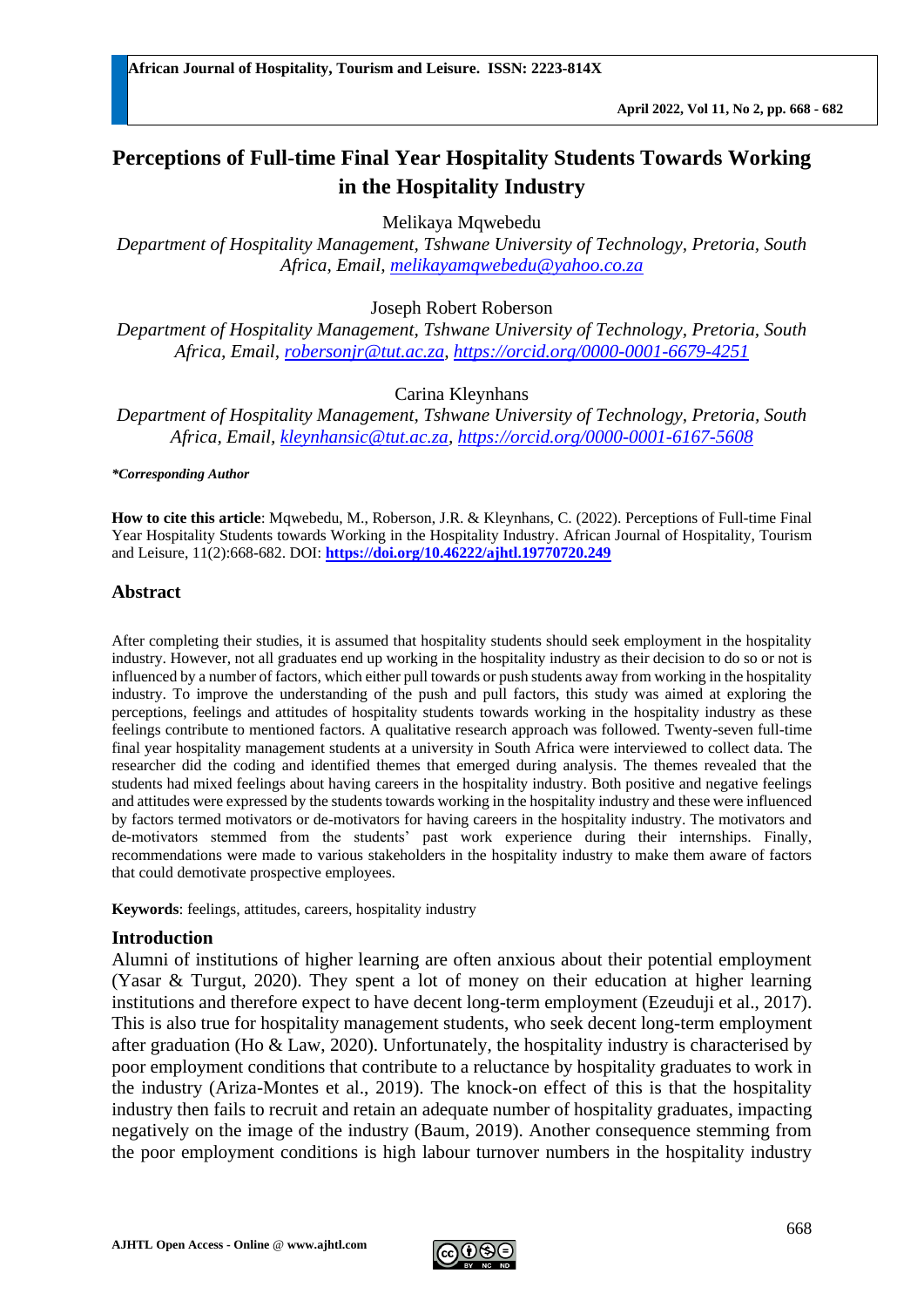

and, according to Dwesini (2019), the potential growth of the industry is impeded by the high labour turnover it experiences.

The hospitality industry is experiencing difficulties in getting and keeping quality employees (Pitso, 2018) and, according to Olowoyo et al. (2020), it has caused a skills shortage in this growing industry. Olowoyo et al. (2020) also mentions that the hospitality industry needs employees who are skilled, well trained, and educated in order to succeed. Regrettably, the hospitality industry faces high levels of labour turnover and those who are educated and skilled enough to work in this industry often dislike working in the industry and are actively considering finding employment in other industries (Santhanam et al., 2021). This creates many risks and challenges because the hospitality industry ends up failing to employ employees who are both skilled and educated. Hospitality managers can create better working conditions and implement strategies to curb high labour turnover numbers once they have a better understanding of the prospective employees' feelings and attitudes towards working in the industry. This study is therefore of significance as it endeavours to explore the feelings and attitudes of potential graduates towards having a career in the hospitality industry to assist in the identification of push and pull factors or motivators and de-motivators towards working in the hospitality industry. The contribution of this research is that it provides an understanding of the perceptions, feelings and attitudes of students towards a career in hospitality by focusing on final year hospitality students at a university in South Africa and the identification of employment motivators and de-motivators.

Research studies on the perceptions and attitudes of students taking a career in hospitality have been conducted in the past by Tuzukan (2018), Turanligil and Altinas (2018), Roysidi (2021), and Amissah et al. (2020). Nevertheless, this research is distinctive from these studies because the literature on the feelings and attitudes of hospitality students concerning working in the hospitality industry is very sparse. In addition, no similar studies have been conducted in South Africa in order to develop an understanding of the feelings and attitudes of hospitality students on working in the hospitality industry. Therefore, this research bridges the gap in the literature.

#### **Literature review**

There are various motivating and de-motivating factors that impact on hospitality students' desire to work in the hospitality industry (Ruslan et al., 2021). These factors are influenced by the perceptions, feelings and attitudes of hospitality students towards working in the hospitality industry. According to Qu et al. (2021), these factors are key drivers that trigger the perceptions, feelings and attitudes of students towards working in the hospitality industry. These factors can be categorised in different ways and in this research project, the determinants are classified as motivators and de-motivators. The motivators entice students to follow careers in the hospitality industry. The de-motivators are the challenges faced in the hospitality industry and tend to push students away from working in the hospitality industry.

Previous studies have revealed de-motivators as the various challenges, problems and difficulties faced by students and workers in the hospitality industry (Makumbirofa & Saayman, 2018). Students and employees working in the hospitality industry face the following challenges; working long hours (Seqhobane & Kokt, 2021), stressful and unstable jobs due to seasonality of the jobs; low-paying jobs with insufficient benefits; low social status of jobs in the hospitality industry; unqualified managers and co-workers; negative attitudes of managers and co-workers; and poor working conditions (Mukwevho et al., 2020). According to Soffi and Mohamad (2021), students conducting their internships in the hospitality industry are also subjected to these challenges. Mooney and Jameson (2018) further mention that exposure of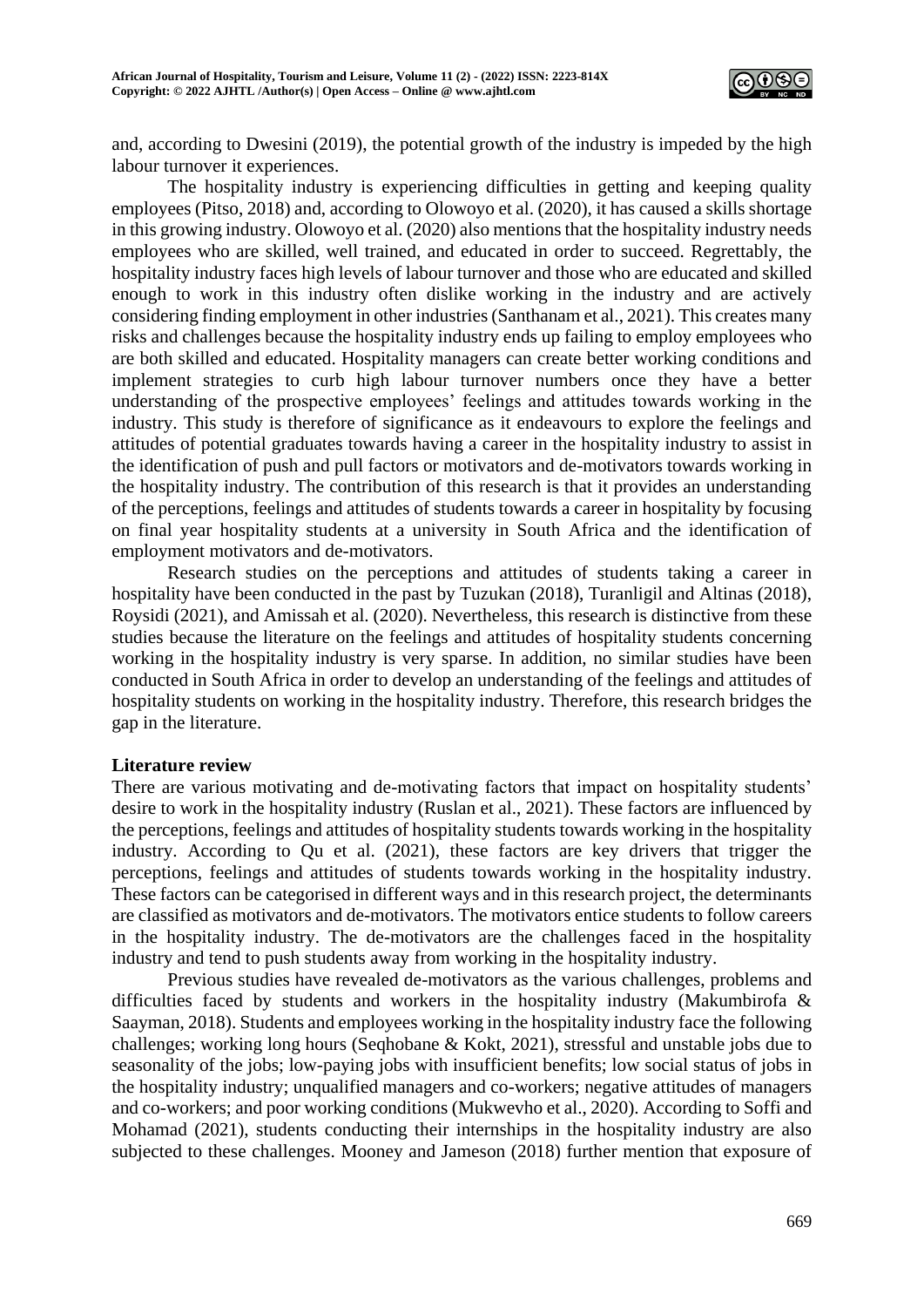

students in the hospitality industry to these challenges results in them developing negative perceptions and attitudes towards careers in the hospitality industry.

Ghosh (2022) reported that working undesirable long hours leads to stress, fatigue, and may result in a lack of job concentration. Grobelna (2021) concurs that employees that work long hours under a lot of pressure experience work related stress. On this note, Kautish et al. (2021) further argue that stress in respect to hospitality employment is also associated with tension, trauma, and anxiety. The stress and tension that hospitality employees are subjected to are often exacerbated by a lack of job security (Altinay et al., 2019). The hospitality industries are known for insecure employment because of factors like*,* "seasonality, fluctuations in demand and high number of part-time and temporary jobs" (Amissah et al., 2020: 4; El-Houshy, 2018: 803; Ezeuduji et al., 2017: 3).

The de-motivators and the associated poor employment conditions in the hospitality industry can be partially attributed to the effects of poor leadership in the industry (Turanligil & Altinas, 2018). These managers of hospitality organisations are often not qualified for the positions they occupy (Pitso, 2018) and therefore they cannot efficiently and effectively motivate employees (Sandstrom & Reynolds, 2020). Negative attitudes of co-workers are a demotivator that results in employees having negative perceptions towards working in the hospitality industry (Mouro et al., 2021). The hospitality students conducting their internships are exposed to employees with negative attitudes and behaviours (Tuzukan, 2018). This exposure can demotivate and negatively influence students' perceptions and attitudes towards working in the hospitality industry.

Besides the de-motivators that negatively influence students' perceptions and attitudes towards careers in the hospitality industry, there are also motivators, which encourage hospitality students to work in the industry. These motivators oppose the de-motivators, since they pull students to seek careers in the hospitality industry. In the hospitality industry, these motivators act as enticers that attract students to have a career in the industry (Goh & Lee, 2018). Motivators have the ability to positively influence the feelings and attitudes of hospitality students to work in the industry. Rosyidi (2021) found that the factors which influence students' perceptions and attitudes of working in the hospitality industry are job opportunities in the hospitality industry; training and development opportunities in the hospitality industry; high levels of remuneration; effective and efficient leadership in the industry; long-term decent employment prospects; and unavailability of alternative career options*.* According to Sahoo and Mishra (2018), motivators such as training and development are essential for any business, and in respect to tourism and hospitality the World Tourism Organisation (UNWTO) (2015) highlights that education and training investments are essential to ensure that the specific type of skills required in the industry are provided. Ohunakin et al. (2020) mention that opportunities for training and development attract probable employees within the hospitality industry. It has been shown that the hospitality industry pays reasonable salaries and Xia et al. (2020) argue that knowledge of good remuneration within the hospitality industry assists in creating positive perceptions and attitudes of hospitality employees hence inspiring and motivating graduated students to seek employment in the industry. Farrukh et al. (2019) states that apart from better wages, sound leadership also entices students to work in the hospitality industry. Leaders who are effective know how to motivate employees (Pitso, 2018) and this positively impacts the attitudes and perceptions of hospitality students towards working in the industry.

Hospitality students tend to form opinions, perceptions, and attitudes about working in the industry, based on their experience of motivating and de-motivating factors when exposed to the industry (Lin & Anantharajah, 2019). These perceptions, feelings and attitudes are mainly influenced by the positive and negative experiences of the students during their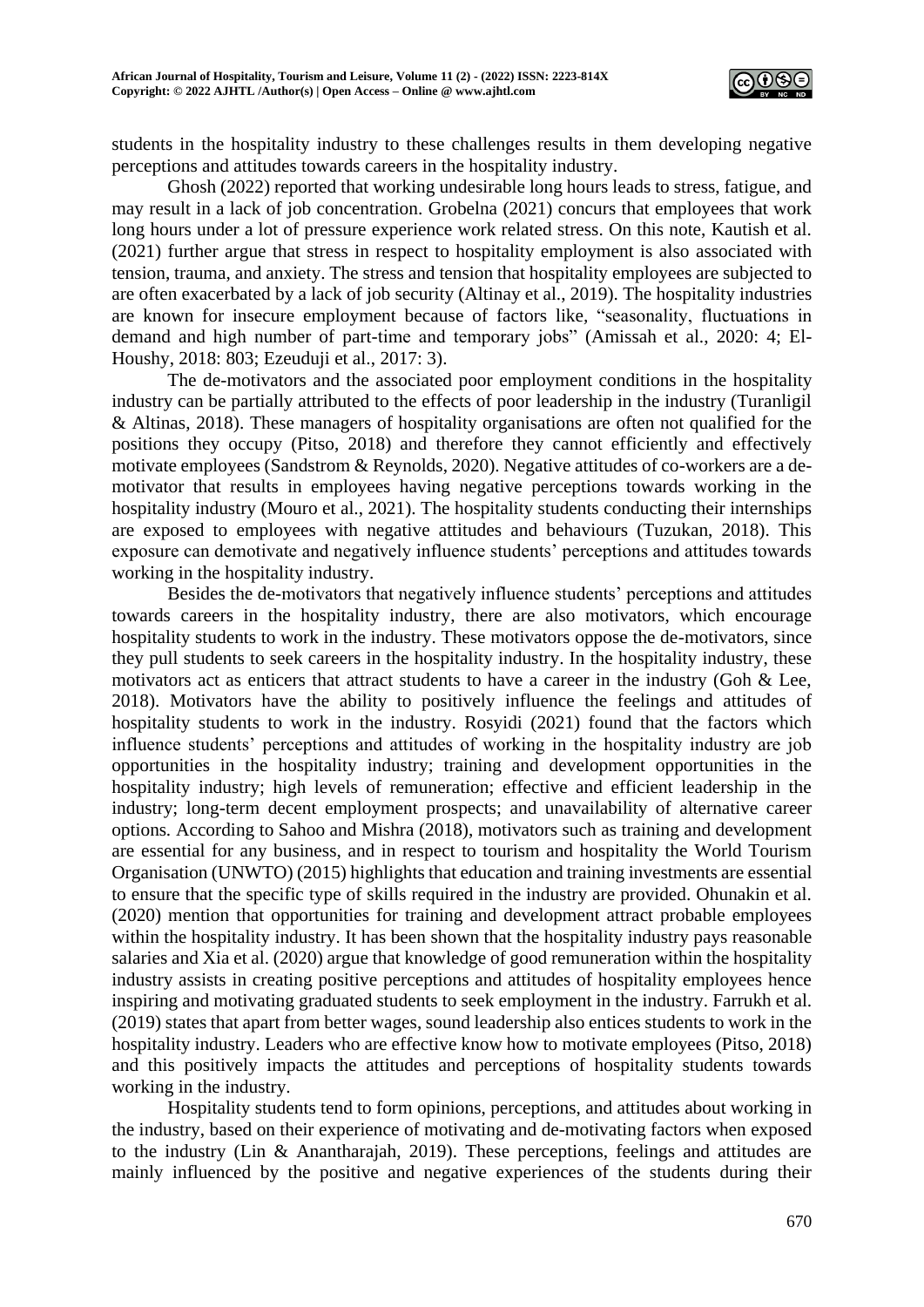

internships. De-motivators are caused by the negative work experiences and motivators are caused by positive work experiences. Various studies have been done to link the perceptions and attitudes of students towards working in the industry. Table 1 provides a summary of the studies done in different countries on the perceptions and attitudes of students towards working in the hospitality industry.

|                                            |              | Table 1: Empirical studies and their findings |                                |                                                                                                                                                                                                                                                                                 |
|--------------------------------------------|--------------|-----------------------------------------------|--------------------------------|---------------------------------------------------------------------------------------------------------------------------------------------------------------------------------------------------------------------------------------------------------------------------------|
| <b>Author</b><br>Bamford                   | Year<br>2012 | Methodology<br>Mixed method<br>approach       | <b>Location</b><br>New Zealand | <b>Key findings</b><br>Students believed that the industry provides low<br>wages, fair work environment, requires long<br>working hours, good co-workers, and does not<br>require certain degrees.                                                                              |
| Richardson<br>and Butler                   | 2012         | Quantitative                                  | Malaysia                       | Students did not consider the industry as an<br>attractive career path.                                                                                                                                                                                                         |
| El-Houshy                                  | 2018         | Quantitative                                  | Egypt                          | Majority of respondents have a strong intention<br>hospitality<br>enter the<br>industry<br>after<br>to<br>graduation.                                                                                                                                                           |
| Sibanyoni,<br>Kleynhans<br>and Vibetti     | 2015         | Quantitative                                  | South Africa                   | Factors that influence negative attitudes<br>towards careers in tourism are long working<br>hours; lack of employee benefits; low<br>remuneration; limited career advancement; lack<br>of promotion opportunities; staff that is not<br>qualified.                              |
| Robinson,<br>Ruhanen<br>and Breaky         | 2016         | Qualitative                                   | Australia                      | Students change career choice to work in the<br>hospitality<br>sector following<br>their<br>work<br>experience.                                                                                                                                                                 |
| Ezeuduji,<br>Chibe and<br>Nyathela         | 2017         | Quantitative                                  | South Africa                   | Most students stated they wanted to remain in<br>the hospitality industry.                                                                                                                                                                                                      |
| Turanligil<br>and<br>Altintaş              | 2018         | Quantitative                                  | Turkey                         | Students have negative perceptions of the<br>industry due to insufficient human resource<br>practices and negative attitudes against the<br>internships.                                                                                                                        |
| Li<br>Wen,<br>and Kwon                     | 2019         | Mixed-method                                  | China                          | Students<br>had<br>positive<br>attitudes<br>towards<br>pursuing a career in the hotel industry. Factors,<br>such as compensation, benefits, and promotion<br>opportunities significantly influenced their<br>intention to work in the hospitality industry<br>after graduation. |
| Amissah,<br>Mensah,<br>Mensah<br>and Gamor | 2020         | Quantitative                                  | Ghana                          | Students felt that careers in the hospitality and<br>tourism industry could allow them to take care<br>of others, build their private businesses, gain<br>transferable skills, and have the opportunity to<br>pursue higher education/training.                                 |
| Rosyidi                                    | 2021         | Quantitative                                  | Indonesia                      | Career advancement and salaries are factors<br>that influence the perceptions of students<br>pursuing a career in the industry.                                                                                                                                                 |

From Table 1, it can be noted that various researchers reported that students have had mixed reactions towards working in the industry. These mixed reactions are influenced by many factors, which motivate and demotivate students in hospitality from working in the industry. Most of the literature has focused on the perceptions of hospitality students towards working in the hospitality industry and literature on the feelings and attitude of hospitality students towards working in the industry is very scant.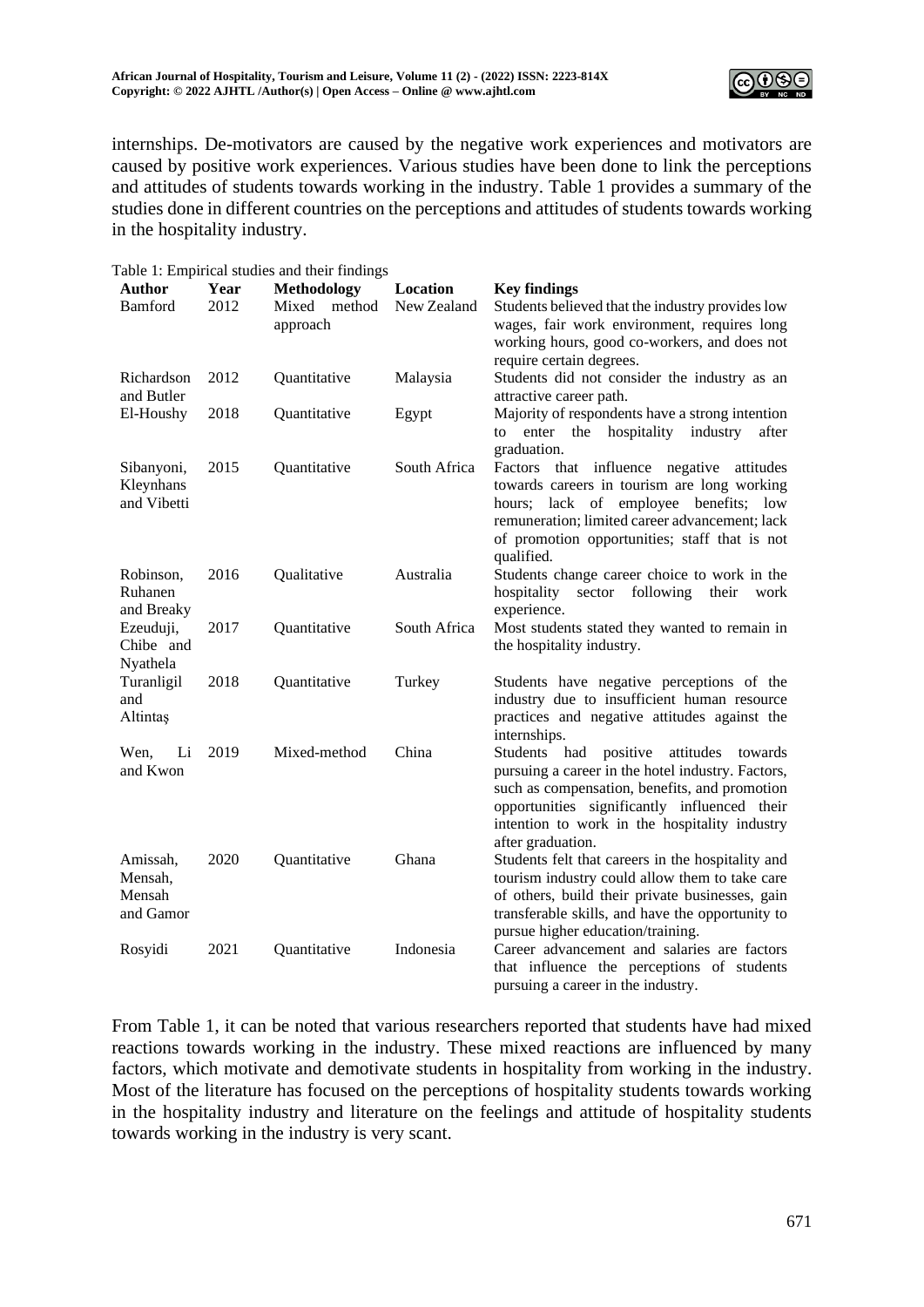

### **Research method**

The study was conducted to explore the feelings and attitudes that contribute to final year hospitality students' decision to follow a career in the hospitality industry. A qualitative research approach was used for this study and data was collected by conducting in-depth interviews. The qualitative method used to gain an insight on the feelings and attitudes of students towards having a career in the hospitality industry was the phenomenology method. According to Haradhan (2018), the advantages of phenomenology are that the findings of the research consistently have more validity and less artificiality as the process of observing phenomena in natural, real-life settings often allows researchers to develop a more accurate understanding of those phenomena. The phenomenology approach allowed for the investigation and realisation of the feelings and attitudes of students towards having careers in hospitality.

The target population for the research were full-time final year students in hospitality management who had done their internships in the hospitality industry. A list of the students was obtained from the faculty officer at the university. During the time data were collected, a total of 32 students were registered as final-year diploma students in hospitality. A nonprobability sampling technique was employed and a purposive convenience sampling technique was used. According to Creswell and Creswell (2018), the focal objective of purposive sampling is to concentrate on specific characteristics in a population that are appropriate to answer research questions and the research employed purposive sampling because the students doing their diploma were final-year students and had done their work assignments and met the defined conditions required for the research. According to Creswell and Creswell (2018), convenience sampling is where the research investigator selects research participants that are readily available to take part in the research and, for this research, convenience sampling was used to select participants that were easy to access and appropriate. The specific university and students were selected for the study as they had the desired characteristics and resided in close proximity to the researcher. The researcher conducted interviews as a method of data collection. Data collection interviews were conducted with finalyear diploma students in hospitality at the participating university. The researcher used semistructured interviews to direct the interview process. Semi-structured interviews permitted for openness and allow participants to bring new ideas forward. In order for research participants to provide spontaneous responses, the researcher constructed open-ended interview questions. Data were collected by conducting 27 face-to-face interviews. Participation was voluntary and 87% of the students who were asked to participate accepted the invitation and sat for interviews. Audio recordings of the interviews were done with the consent of the research participants and the interview lasted for just over 30 minutes each.

At the start of the interview, the researcher introduced himself and the study to the participants and explained why the research was being conducted so the participant could understand the context of the interview. The participants were also given an explanation of what would happen to the study data. Participants were assured of their anonymity in reporting the data and results. The section of demographics then followed where questions were asked to confirm gender, age, and study level of the participants. This section helped guarantee that only members of the selected population were participating in this study. Research questions that were designed in accordance with the study objectives followed. Finally, the interview concluded by thanking the participants for taking part in the study.

For the qualitative study, data analysis was conducted through thematic analysis. According to Creswell and Creswell (2018), thematic analysis creates recognisable important patterns and singles out implicit and explicit opinions in the dataset. Themes are revealed and identified from the coding of the transcribed interviews when thematic analysis is applied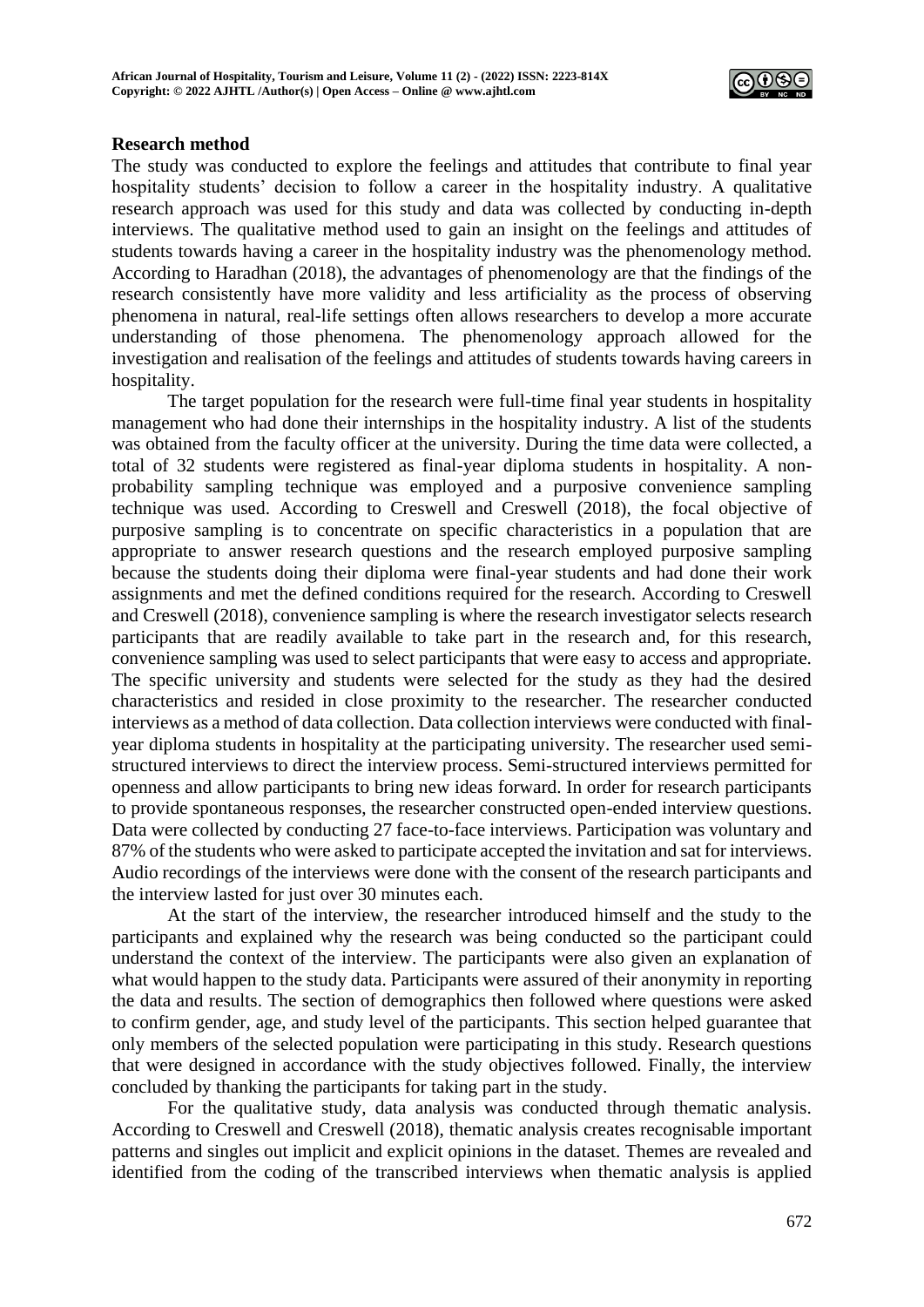

(Creswell & Creswell, 2018). In this study, statements and words were assessed in order to express the participants' ideas. Through listening to the recorded interviews, data was organised, sorted, and compared with numerous codes. A codebook recorded all the codes that were ascertained as laid out by the thematic process. For this research study, coding was done manually by the researcher. All the interview transcripts were read through a few times and differences and similarities in the data were highlighted. Data resemblances were allocated codes and categorised into themes. The codes and frequencies were entered onto an Excel sheet, allowing the researcher to present the codes in bar chart images, as this assists in the analysis process and helps to reveal themes. Here, the coded data was organised into various themes.

## **Results and discussion**

Table 2 shows the demographic profile of the respondents. There were a total of twenty-seven students that participated in this study. The age groups of the study participants from 18 to 25 years comprised of 11 participants, the 26 to 30 years age group was made up of eight participants, the 31 to 35 years age group comprised six participants, while the 36 to 40 and 41 to 45 years age groups both comprised a single participant each.

| Table 2: Demographic |                        |              |                |
|----------------------|------------------------|--------------|----------------|
| <b>Variables</b>     | <b>Values</b>          | Number $(n)$ | Percentage (%) |
| Age                  | 18-25                  | 11           | 41%            |
|                      | $26 - 30$              | 8            | 30%            |
|                      | 31-35                  | 6            | 22%            |
|                      | $36-40$                | 1            | 4%             |
|                      | $41 - 45$              | 1            | 4%             |
| Gender               | Male                   | 12           | 44%            |
|                      | Female                 | 15           | 56%            |
| Internship sector    | Hotels                 | 10           | 37%            |
|                      | Bed and breakfast      | 7            | 26%            |
|                      | Motels                 | 2            | 7%             |
|                      | Inns                   | 3            | 11%            |
|                      | Travel and tour agents | 5            | 19%            |

Females constituted 56% of the interviewees, whereas 44% were males. The interviewees were full-time students in the diploma of hospitality management programme at the selected university who have completed their six-month internships as part of their final year curriculum. Of these interviewees, 37% had their internships in hotels, 26% conducted their internship in bed-and-breakfast facilities, 7% did their internships in motels, 11% had theirs in inns, and 19% mentioned that they conducted their internships with travel and tour agents. The interviewees stated they conducted various duties and responsibilities in their respective places of internships. The demographics show that the participants represent a broad demographic.

The participants' responses to the question: *"How was your internship experience?"* revealed both positive and negative themes. The positive and negative themes were derived from 10 codes. The positive responses revealed the following: 11% of the interviewees classified their experiences as good, 15% enjoyed their internship, 4% mentioned that they liked the internship, 7% expressed that their internship was exciting, and 11% stated that it was wholesome. The findings concur with those of Tuzukan (2018), which found South Korean students had conveyed positive feelings towards the hospitality industry due to their experiences as interns. According to the study, the students felt the jobs in hospitality were both interesting and enjoyable.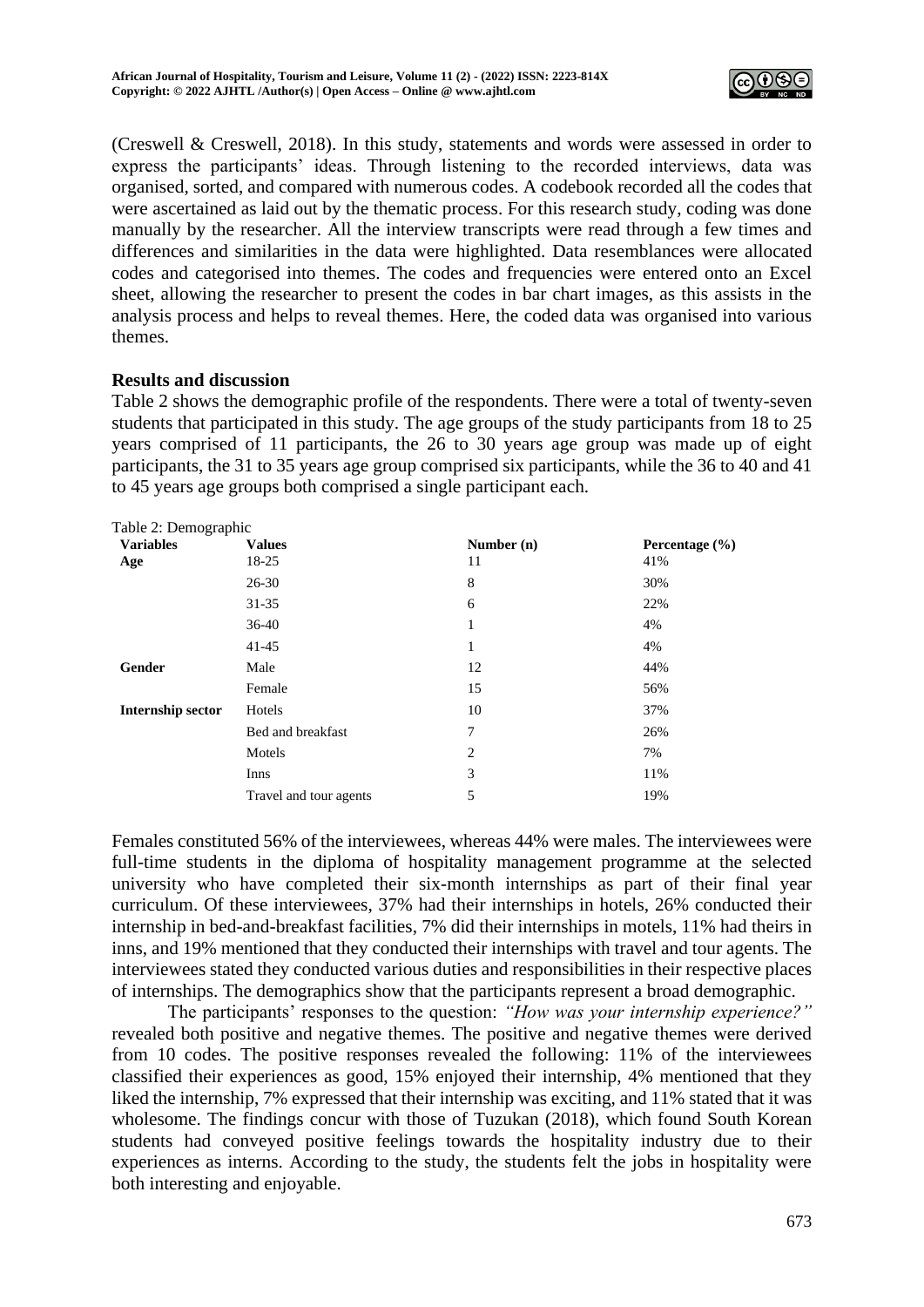

Five codes that were seen as evidence of negative feelings found in the responses of the interviewees were as follows: 15% of the interviewees mentioned that they had bad experiences during their internship, 7% had disappointing ones, 7% stated that it was not good, 4% pointed out that the internship was unwholesome, and 19% disliked their internship experiences. These findings agree with those of Tuzukan (2018), which revealed that interns had negative internship experiences and expressed that they did not feel good when they were working in the industry.

The analysis of question three: *"What were the highlights of your internship?"* revealed five codes, and these highlights were motivators for students to seek a career in the hospitality industry. The codes contributed to the positive feelings and attitudes of students in having a career in the hospitality industry. The codes termed motivators enticed the students to follow a career path in the hospitality industry, since they were major sources that influenced the students' choices of working in the industry.

Study question four addressed the negative aspects interns had during their internship: *"What were the negative aspects of your internship?"* Four themes and 23 codes were discovered on the negative aspects of the students' internship. The four themes are: leadership of hospitality management, hospitality staff, nature of work, and working hours. Under the leadership theme, it reflected that managers in the hospitality industry have poor leadership skills, are not qualified, and have poor attitudes. The theme of hospitality staff showed that staff in the hospitality industry was demotivated, had bad attitudes, negative influence, were unqualified, and also conflicted during work.

The participants' answers to question five: *"What are the reasons why you would or would not follow a career in the hospitality industry?"* revealed that 51% of the interviewees stated they would return and work in the hospitality industry and 49% stated that they will not return and work in hospitality. Two themes and 16 codes on the reasons for and against following a career in the hospitality industry were identified. The interviewees were attracted to further careers in hospitality by opportunities in the industry, salary, leaders, long-term employment, working conditions, and prestige that come with the jobs in hospitality. On against taking careers in hospitality, the interviewees noted the following factors as motivation for this decision: stressful jobs; long working hours in the hospitality sector; tiring jobs; deprivation of family time; unstable jobs; low social status associated with working in the hospitality industry; demotivation associated with the hospitality industry; and low remuneration.

The negative findings here concur with previous studies on the negative perceptions students have of having careers in hospitality. Studies by Yirbekyaa et al. (2021) found that low wages, in particular, result in negative attitudes of students in working in hospitality. Bahaudin et al. (2021) also agreed that low social status and poor job security discourage prospective employees from applying for hospitality vacancies.

# **Findings and discussion**

The positive and negative feelings and attitudes of students towards having a career in hospitality were evident in various themes and codes, which emerged from the study. The two themes that emerged were the motivators and de-motivators for students towards having a career in hospitality. The motivator theme arose from the positive codes, which were job opportunities, decent salary, inspirational leaders, employee investment, and stable long-term employment. De-motivator themes emerged from the negative codes that were uncovered. These themes were lack of family time, poor pay, tiring jobs, working long hours, stressful jobs, poor working conditions, attitude of management, and unqualified managers. A detailed discussion of these themes and codes that emerged is as follows: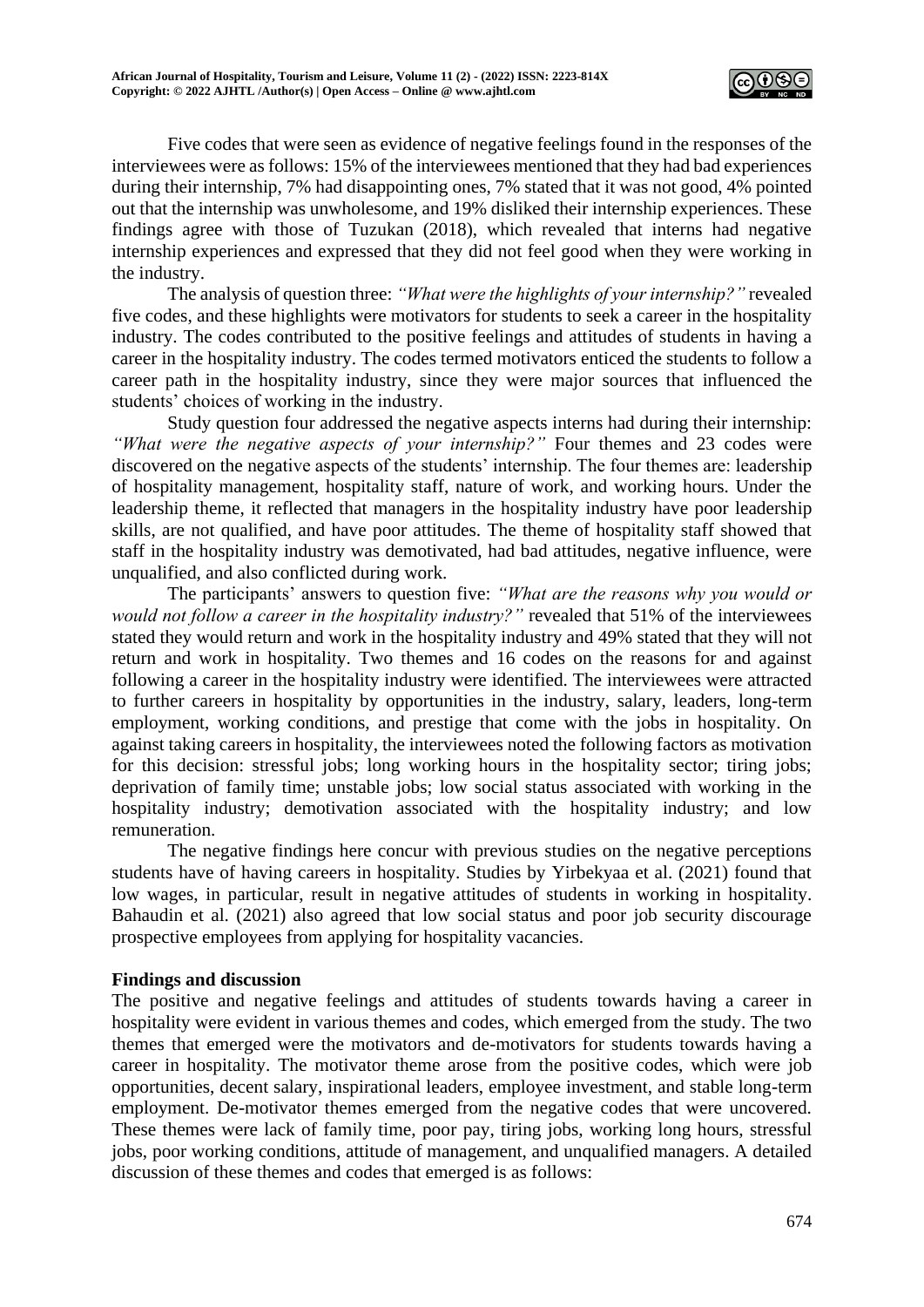

## *Motivators*

Under this theme, the participants expressed positive feelings and attitudes towards having a career in the hospitality industry and these were caused by the working encounters they had as interns. It can therefore be concluded that the internship experience of the students in the hospitality industry stimulated their desire to have a career in hospitality. The sentiments aired by the participants, which made them develop both positive feelings and attitudes towards a career in hospitality, are:

My experience at the hotel was wonderful. I learnt a lot about hospitality and my former workmates were very professional. I had the opportunity to associate with different people and the money I received form my internship was decent. I feel that if I get the chance to go and work at my former workplace, I would definitely do that. And this helped transform me a lot and feel that I need to follow a career in hospitality". "I enjoyed executing my internship in the hotel industry and I had a nice time. Everything was just perfect, including the delicious free meals we got.

Two participants stated that they encountered positive work experiences during their internships and mentioned motivators that made them feel taking careers in the hospitality industry. These motivators positively influenced the feelings and attitudes of the students towards working in the hospitality industry. The results concur with those of Turanligil (2018) and Rosyidi (2021) who found that motivators significantly influenced hospitality students towards careers in the hospitality industry. One of the participants further mentioned he got the chance to associate and interact with various people, and this influenced the participant's decision to follow a career in hospitality. This finding is similar to that of Le et al. (2018) who found that associating and interacting with tourists influenced the attitude of an individual to select a career in tourism.

Another motivator that influenced the feelings and attitudes to work in the hospitality industry was that of decent remuneration. On this motivator, the participants said:

Knowing that there are high levels of remuneration in the hospitality jobs was the highlight of my internship. I noticed that the industry generates a lot of money that is adequate to ensure better remuneration". "I noticed the existence of high-paying jobs within the hospitality. For this reason, I will follow a career in the hospitality industry. I know that my future will be secure.

Two participants revealed that the remuneration in the hospitality industry was good further mentions that this was the reason for selecting a career in hospitality. Therefore, a good salary clearly influences a student's choice of working in the hospitality industry. The findings agree with those of Broadbridge and Swanson (2006), who established that the hospitality industry pays a decent and reasonable wage. However, in contrast to these findings, research by Lusby (2017) found that one of the less desirable characteristics of working in hospitality was that of low pay.

Leadership in the hospitality industry also influenced students' decision about taking up careers in the industry and had a definite impact on their feeling and attitudes towards the industry. The participants made the following statements on management and leadership in the hospitality industry: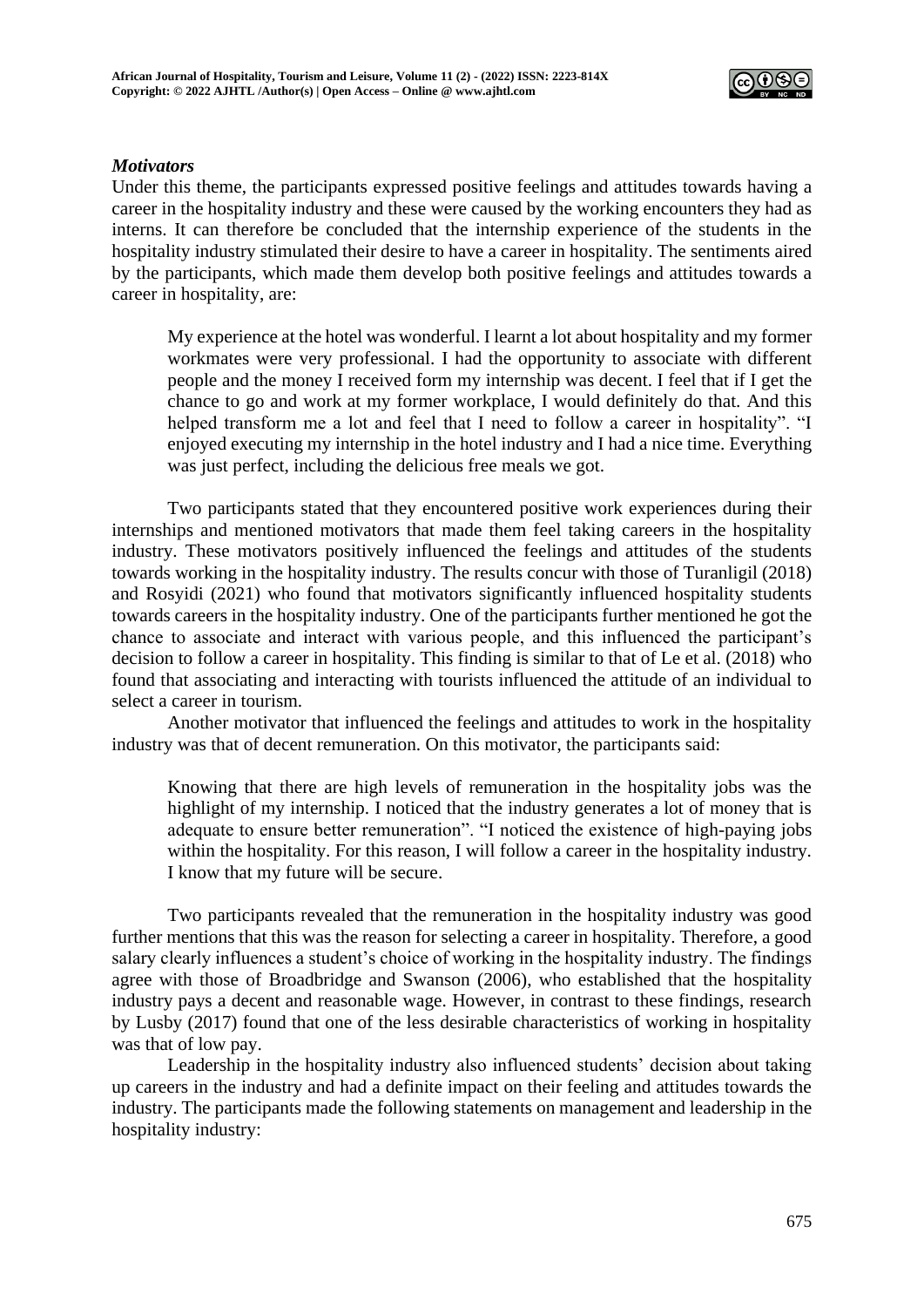

Working with effective and efficient managers within the hospitality industry led me to the decision of following a career in that industry". "I emulate the high quality of leaders in the hospitality industry and would like to follow a career in the hospitality industry. Maybe one day I will end up like one of those effective leaders.

Two participants mentioned that the hospitality industry had good and effective leaders, and one of the two participants considered working in hospitality due to the leadership qualities in the industry. These sentiments agree with the study of Lei et al. (2021) which found that leadership that is effective and efficient in the hospitality industry had an influence on students in taking up careers in the hospitality industry. The participants noted that the hospitality industry had opportunities for training and development. This allows for the employees in the industry to enhance their skills. Comments from the participants included the following:

The highlight in my internship was being exposed to the training and development opportunities in the hospitality industry. These programmes really benefited me a lot as I gained an insight into a lot of things and enhanced my skills and knowledge". "My highlight was recognising that hospitality staff were motivated by getting funds from their employers to further their education related to the hospitality sector.

The participants state their internship highlights were the training and development they received and that this boosted their knowledge and skills. Hora et al. (2020) support these findings as their study established that training programmes enhanced the skills and knowledge of staff. Ognjanović, (2021) study support these findings and postulated that opportunities for training and development in the hospitality industry attract potential employees into the industry.

# *De-motivators*

Poor leadership and job attributes were the themes derived from the negative experience codes. The codes are labelled de-motivators and are the challenges encountered in the hospitality industry that negatively influence the feelings and attitudes of students towards working in the industry. Fourteen codes emerged on the de-motivators. Wakelin-Theron et al. (2019), who found that problems faced during internships by students influenced them to have negative perceptions of working in the hospitality industry leading to de-motivation. Similar studies by Hinkin and Tracey (2010) found that poor leadership in the tourism industry results in students having negative perceptions of working in the hospitality industry. Unstable jobs are a contributing factor to the negative feelings and attitudes of hospitality students about working in the industry. Employees are not comfortable with being employed in industries characterised by unstable jobs and this normally triggers anxiety and uncertainty on the issue of job security. According to Kotulovski and Laleta (2021), some employers in the hospitality industry offers seasonal, unstable, and temporary employment. Two participants had this to say with regards to seasonal employment:

I did not like the fact that there are many seasonal jobs within the hospitality sector. This basically means that during the year, one is in and out of jobs, since they are peaks and troughs in hospitality employment". "Temporary or unstable jobs were a turn-off for me, I noticed the seasonal nature of hospitality employment and I just had this feeling that I will not work in an industry which does not offer long-term employment.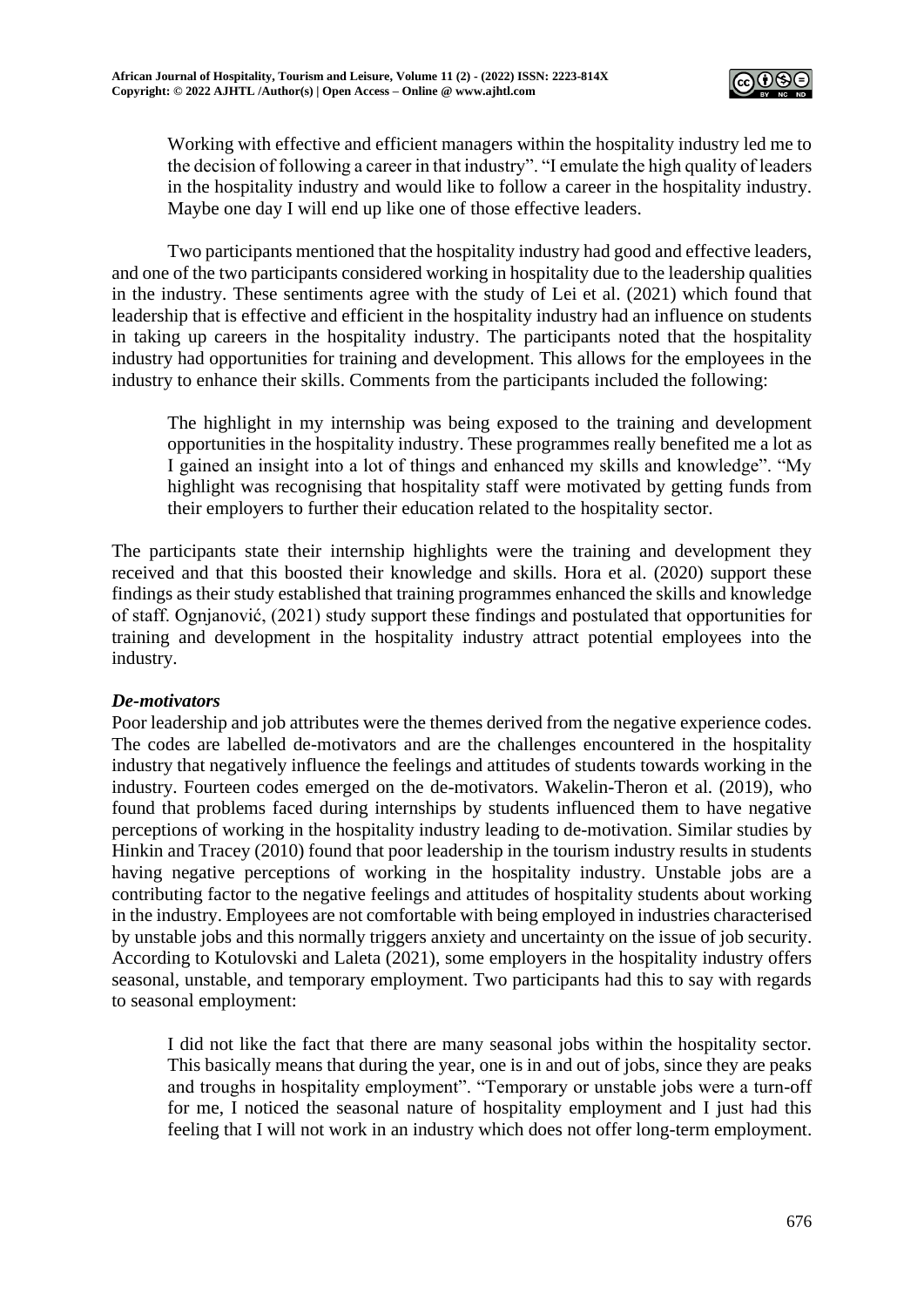

The two participants experienced that the hospitality industry offers temporary employment due to seasonality. The seasonal nature of their internship led the students to conclude that there is job in-security in the hospitality industry and has resulted in students not seeking careers within the hospitality industry. These findings agree with those of Lusby's (2017) study, which found that the hospitality students have negative attitudes toward working in the hospitality industry because of unstable jobs. Students conducting hospitality studies are disheartened towards working in the industry because of low wages. One of the main challenges confronting the hospitality industry is that of poor remuneration. The participants revealed their frustrations on the issue of low remuneration:

There is underpayment of many workers within the hospitality industry. How can I be expected to follow a career in that industry under such conditions?" "The benefits received by workers within the hospitality industry were inadequate. Such kind of benefits fail to attract me into the hospitality industry.

Participants mentioned that the hospitality industry underpays its workers. Many students were underpaid for the work they have done:

Also, my salary was not sufficient to cater for my internship and this depressed me at times since I had bills to settle and also needed money for transport". "To add to that, the salary I received was little and I had to work for long hours for small salary.

These findings agree with those of Pitso (2018), and Lusby (2017) who found that the undesirable attributes of working in the hospitality industry was that of lesser payment. In contradiction some of the study participants agreed on the statement that*,* "one can make good money by working in tourism". However one must remember that "good money" is a relative concept depending on the opinion of the participant.

A stressful work environment was connected with the negative perception of the graduates towards a career in the hospitality industry. Jobs within the hospitality industry cause stress for the employees. Among the negative aspects of the internship, stressful jobs were cited by the hospitality students who had the following to say:

"Stressful work was the negative aspect of my internship... I often got stressed due to the nature of work in the hospitality industry. I did not like being stressed by the job". The findings here are the same as Akgunduz and Gürel (2019) who noted that the nature of the hospitality and tourism industry is acknowledged as stressful, and this stress is normally caused by work overload or tensions coming from the association with co-workers or customers.

Employees within the hospitality industry work odd and long hours; they work during public holidays and at night. The hospitality students pointed out that their choice of not wanting to work within the hospitality industry is partly due to long working hours. The participants highlighted that jobs within the hospitality industry are tiring and stressful. This was linked to the negative feelings and attitudes of the hospitality students towards working in the hospitality industry. The responses of the participants on long working hours and its effects are mentioned below:

I felt exhausted every day I worked in the hospitality sector... this fact on its own may contribute towards me opting for another industry instead of the hospitality industry. The working hours within the hospitality sector are too long. I would get home tired every day and I wonder if I would be able to tolerate this if I follow a career within the industry.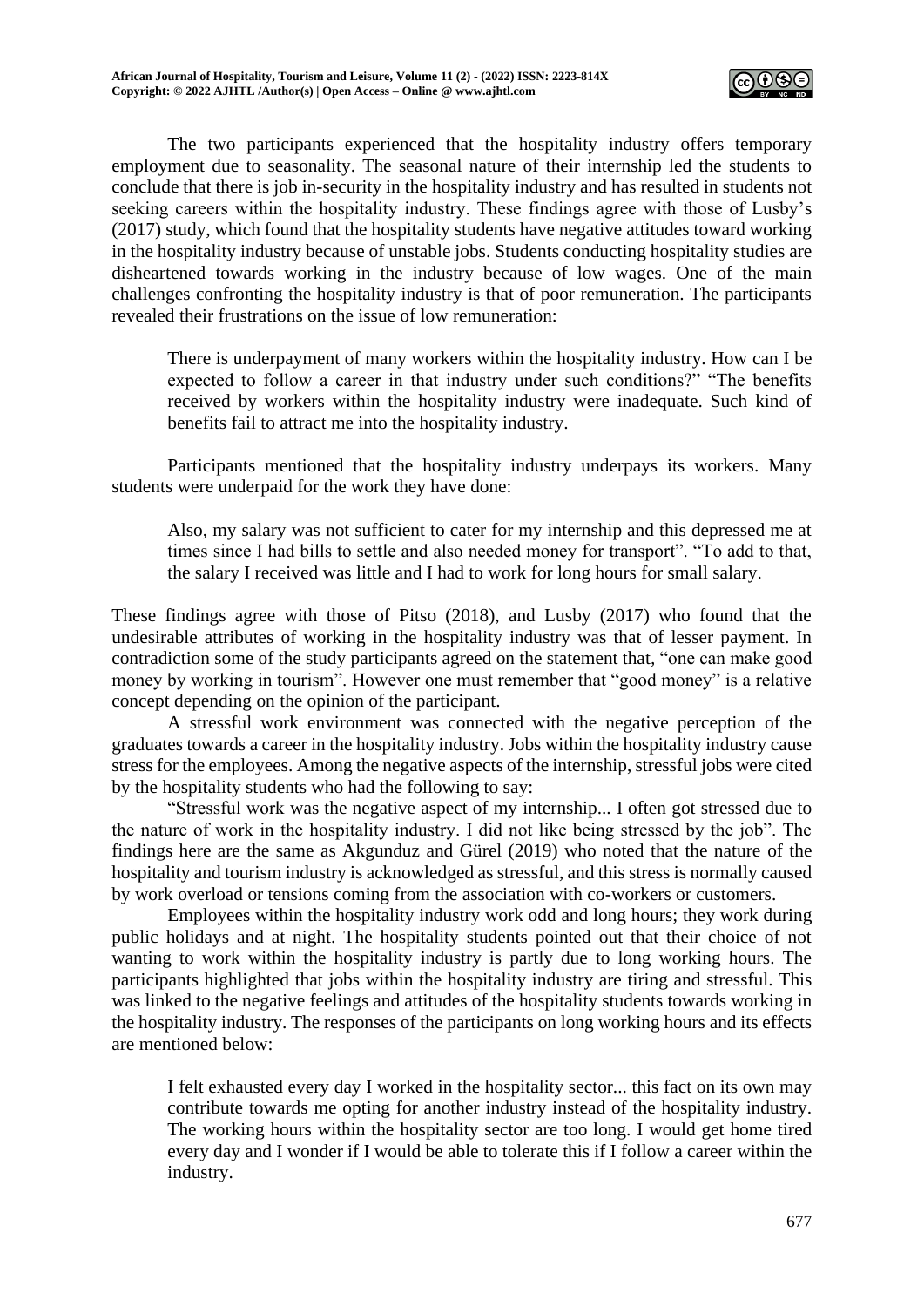

Participants mentioned that they worked for long hours, and this led to tiredness and exhaustion. In support of this, a participant said the following: "The working hours were too long and this always left me exhausted"*.*

These opinions simply acknowledge that the hospitality industry is a tiring industry to work in, as employee exhaustion is quite common. Studies by Sibanyoni et al. (2015) and Makumbirofa and Saayman (2017) agree that employees in the hospitality industry work for long hours. Piso (2021) also found that working long hours was now a norm in the hospitality industry. Long working hours deprived students of family time. Families of hospitality industry employees become dysfunctional due to the limited time the hospitality employees spend with their families. The nature of work within the hospitality industry clearly disrupts the normal family life and contributes towards dysfunctional families. The hospitality students were concerned that jobs within the hospitality industry occupied most of the time of the employees to such an extent that their normal family life is disrupted, and they mentioned the following in relation to this:

I did not have time for my family because of the odd working hours in the hospitality industry". "I felt exhausted every day I worked in the hospitality sector. My family missed me during the entire duration of my internship; I did not have time for them.

Participants mentioned the sentiments of the hospitality students regarding the deprivation of their family time because of the hospitality industry workload. This indicates working in the hospitality industry keeps employees away from their families and, in the end, this affects family relations, hence why some students developed negative attitudes of seeking employment in the hospitality industry. Makumbirkufa and Saayman (2017) agree with this and state that due to long working hours, hospitality employees end up with less time with their families and lose family bonds at the expense of the work they do.

Low social status is linked to the negative feelings and attitudes of hospitality students towards work following a career in the hospitality industry. Many jobs within the hospitality industry are looked down upon by the society. It is revealed from the collected data that the hospitality students were discouraged from following a career within the industry by the low social status of many jobs within the hospitality industry. The replies of the participants on the low social status of jobs are as follows:

I did not like the way people who work within the hospitality industry are looked down upon in the society. It is quite obvious that this discourages me from following a career in the hospitality industry.

These findings on low social status agree with those of Nigatu (2019) who stated that the jobs in the hospitality industry were considered of low social status. Also, the findings of Roney and Öztin (2007) agree with this, as they found that the overall view of employment in tourism is that of a poor image and the jobs are not respected. Similarly, Lusby (2017) concluded that, due to the low status of the jobs in the industry, many prospective employees were unwilling to enter the hospitality industry.

#### **Conclusion and recommendations**

The study explored the feelings and attitudes of full-time final year hospitality students regarding practical work experience towards working in the hospitality industry. Through this qualitative study, various findings emerged. The results from this study indicate that the feelings and attitudes of students towards working in the hospitality are greatly influenced by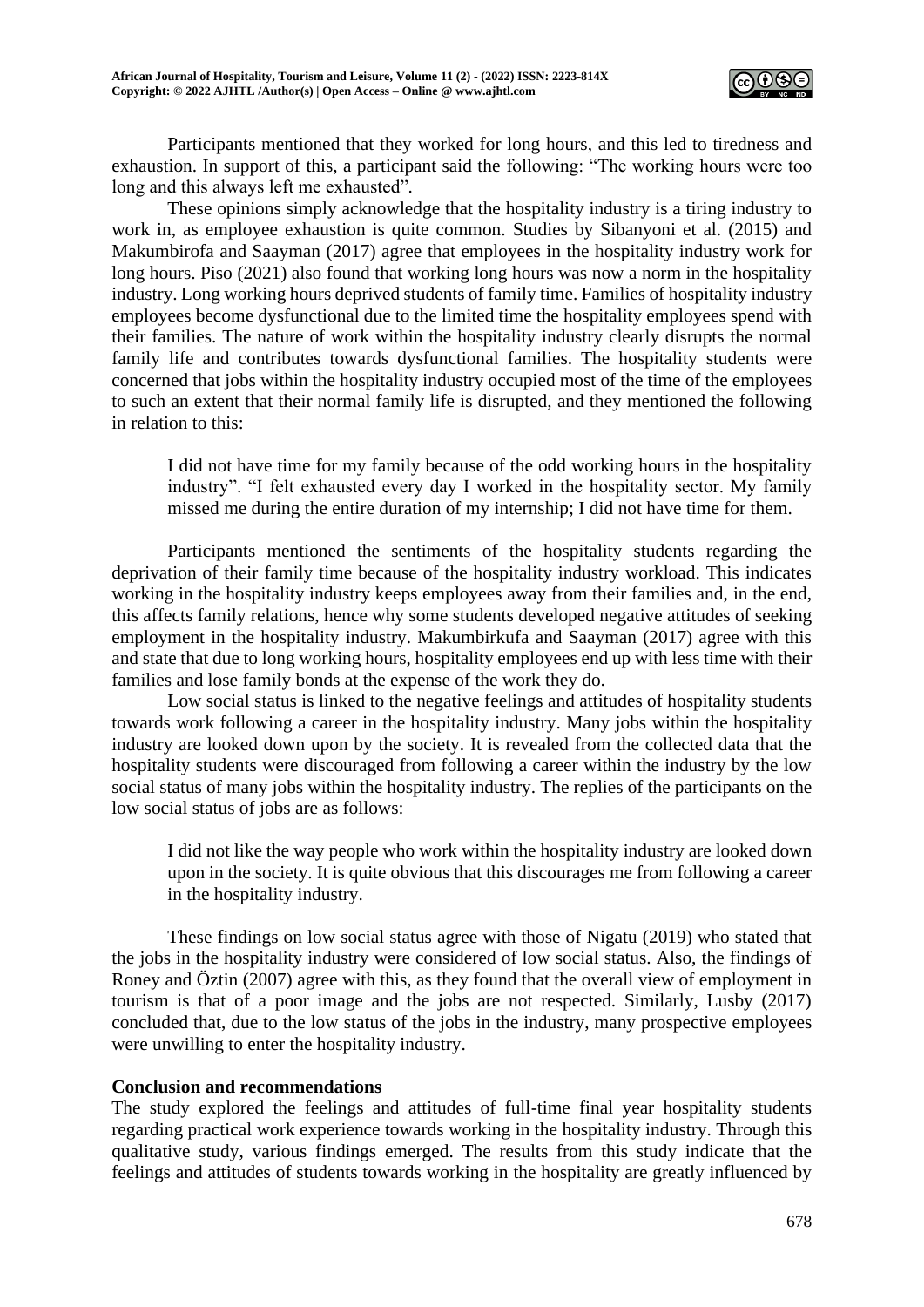

their work experience gained through their internships. During their internships, hospitality students are exposed to the realities of the hospitality industry, and this exposure plays a critical role in determining whether the students will choose careers in the hospitality industry.

The factors which influence students' feelings and attitudes towards working in the hospitality industry in this study were named as de-motivators or motivators. De-motivators push students away from following careers in the industry and motivators pull students towards careers in the industry by influencing their feelings and attitudes. Based on these factors, students expressed both negative and positive feelings and attitudes towards working in the industry, thereby coming to a conclusion that students showed mixed reactions to having careers in the hospitality industry. Due to the de-motivators, 49% of students that participated in the study mentioned that they will not seek careers in the industry. In contrast, 51% of the students that participated in the study stated that due to the positive influence of the motivators mentioned after completion of their studies, they will follow careers in the industry.

A shortcoming of the study is that the results cannot be generalised on the feelings and attitudes of any other hospitality students who were not participants of this study towards working in the hospitality industry. This is because the sample size was small and it was limited to final year hospitality students at the selected university. Future studies should incorporate more academic institutions across South Africa, and must include both lecturers and employers in the hospitality industry. Another area which needs to be researched, is the influence of leadership on students' feelings and attitudes of working in the hospitality industry.

The study recommends that hospitality establishments should work hand in hand with academic institutions and government institutions responsible for tourism and hospitality. This could assist in finding solutions to the current challenges facing the hospitality industry and will help develop academic curriculums suitable for the hospitality industry.

# **References**

- Akgunduz, Y. & Gürel, D. A. (2019). Role stress and turnover intention in hotels: the mediating role of organizational enthusiasm and unstimulating work. *Tourism: An International Interdisciplinary Journal*, 67 (3), 222-238.
- Altinay, L., Dai, Y. D., Chang, J., Lee, C. H., Zhuang, W. L. & Liu, Y. C. (2019). How to facilitate hotel employees' work engagement: The roles of leader-member exchange, role overload and job security. *International Journal of Contemporary Hospitality Management*, 31 (3), 1525-1542.
- Amissah, E. F., Mensah, A. O., Mensah, I. & Gamor, E. (2020). Students' perceptions of careers in Ghana's hospitality and tourism industry. *Journal of Hospitality and Tourism Education*, 32 (1), 1–13.
- Ariza-Montes, A., Hernández-Perlines, F., Han, H. & Law, R. (2019). Human dimension of the hospitality industry: Working conditions and psychological well-being among European servers. *Journal of Hospitality and Tourism Management*, 41 (1), 138-147.
- Bahaudin, K. A. N., Samuri, M. I. H., Ismail, S. & Abd Aziz, M. A. (2021). *Identifying motivation factors of students choosing tourism and hospitality programs in University Malaysia Kelantan* (Doctoral dissertation, University Malaysia Kelantan).
- Bamford, K. (2012). *Undergraduate student perceptions of a career in the tourism and hospitality industry in New Zealand*. (Doctoral dissertation, University of Otago).
- Baum, T. (2019). Does the hospitality industry need or deserve talent? *International Journal of Contemporary Hospitality Management*, 31 (10), 3823-3837.
- Creswell, J. W. & Creswell, J. D. (2018). *Research design: Qualitative, quantitative and mixed methods approaches.* Fifth edition. Los Angeles: SAGE.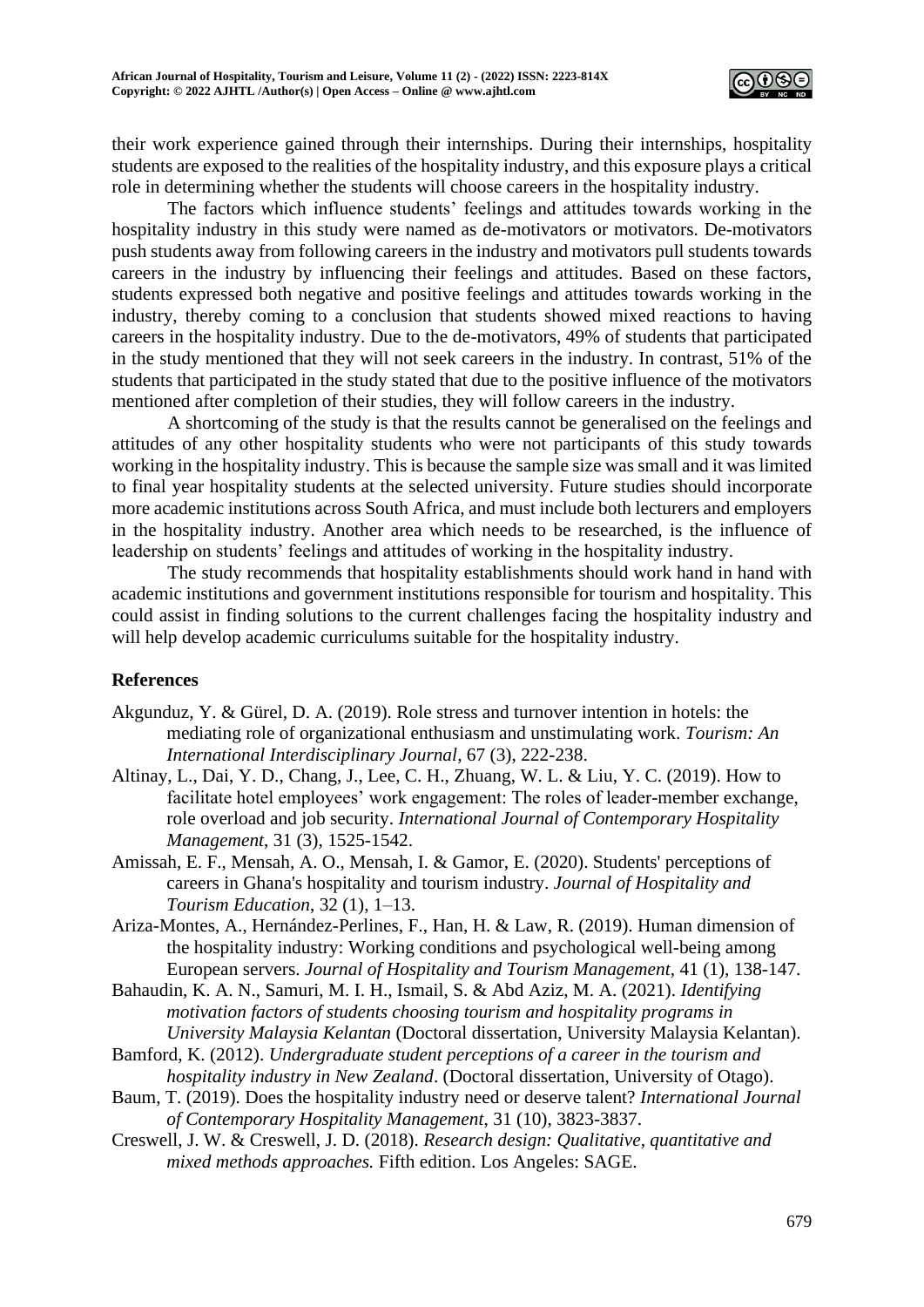

- Broadbridge, A. & Swanson, V. (2006). Managing two roles: A theoretical study of students' employment whilst at university. *Community, Work & Family*, 9 (2), 159-179.
- Dwesini, N. F. (2019). Causes and prevention of high employee turnover within the hospitality industry: A literature review. *African Journal of Hospitality, Tourism and Leisure*, 8 (3), 1-15.
- El-Houshy, S. (2018). Hospitality students' perceptions towards working in hotels: A case study of the faculty of tourism and hotels in Alexandria University. *arXiv preprint arXiv:1807.09660*.
- Ezeuduji, I. O., Chibe, M. E. & Nyathela, T. (2017). Hospitality management study programme and students' perceptions: universities in South Africa. *Journal of Teaching in Travel & Tourism*, 17 (4), 313-324.
- Farrukh, M., Kalimuthuan, R. & Farrukh, S. (2019). Impact of job satisfaction and mutual trust on employee loyalty in Saudi hospitality industry: A mediating analysis of leader support. *International Journal of Business and Psychology*, 1 (2), 30-52.
- Ghosh, K. (2022). When and how employees cross the line for the job in hospitality firms. *International Journal of Hospitality Management*, 103187.
- Goh, E. & Lee, C. (2018). A workforce to be reckoned with: The emerging pivotal Generation Z hospitality workforce. *International Journal of Hospitality Management*, 73 (1), 20-28.
- Grobelna, A. (2021). Emotional exhaustion and its consequences for hotel service quality: the critical role of workload and supervisor support. *Journal of Hospitality Marketing & Management*, 30 (4), 395-418.
- Haradhan, M. (2018). Qualitative research methodology in social sciences and related studies. *Journal of Economic Development, Environment and People*, 7 (1), 23-48.
- Hinkin, T. R. & Tacey, J. B. (2010). What makes it so great? An analysis of human resources practices among Fortune's best companies to work for. *Cornell Hospitality Quarterly*, 51 (2), 158-170.
- Ho, G. K. & Law, R. (2020). Marketing strategies in the decision-making process for undergraduate choice in pursuit of hospitality and tourism higher education: The case of Hong Kong. *Journal of Hospitality & Tourism Education*, 9 (1), 1-13.
- Hora, M. T., Parrott, E. & Her, P. (2020). How do students conceptualise the college internship experience? Towards a student-centred approach to designing and implementing internships. *Journal of Education and Work*, 33 (1), 48-66.
- Kautish, P., Walia, S. & Kour, P. (2021). The moderating influence of social support on career anxiety and career commitment: an empirical investigation from India. *Journal of Travel & Tourism Marketing*, 38 (8), 782-801.
- Kotulovski, K. & Laleta, S. (2021). The abuse and exploitation of foreign seasonal workers: Did the Coronavirus emergency worsen already precarious working conditions in the agricultural sector? *EU and comparative law issues and challenges series (ECLIC)*, 5 (1), 326-358.
- Le, A. H., Klieve, H. & McDonald, C. V. (2018). Tertiary students' perceptions of hospitality careers in Vietnam. *Empirical Research in Vocational Education and Training*, 10 (1), 1-25.
- Lei, C., Hossain, M. S., Mostafiz, M. I. & Khalifa, G. S. (2021). Factors determining employee career success in the Chinese hotel industry: A perspective of Job-Demand Resources theory. *Journal of Hospitality and Tourism Management*, 48 (1), 301-311.
- Lin, C. Y. & Anantharajah, S. (2019). Perceived expectations of internships: Case study of a private university in Malaysia. *Asia-Pacific Journal of Innovation in Hospitality Tourism*, 8 (1), 1-16.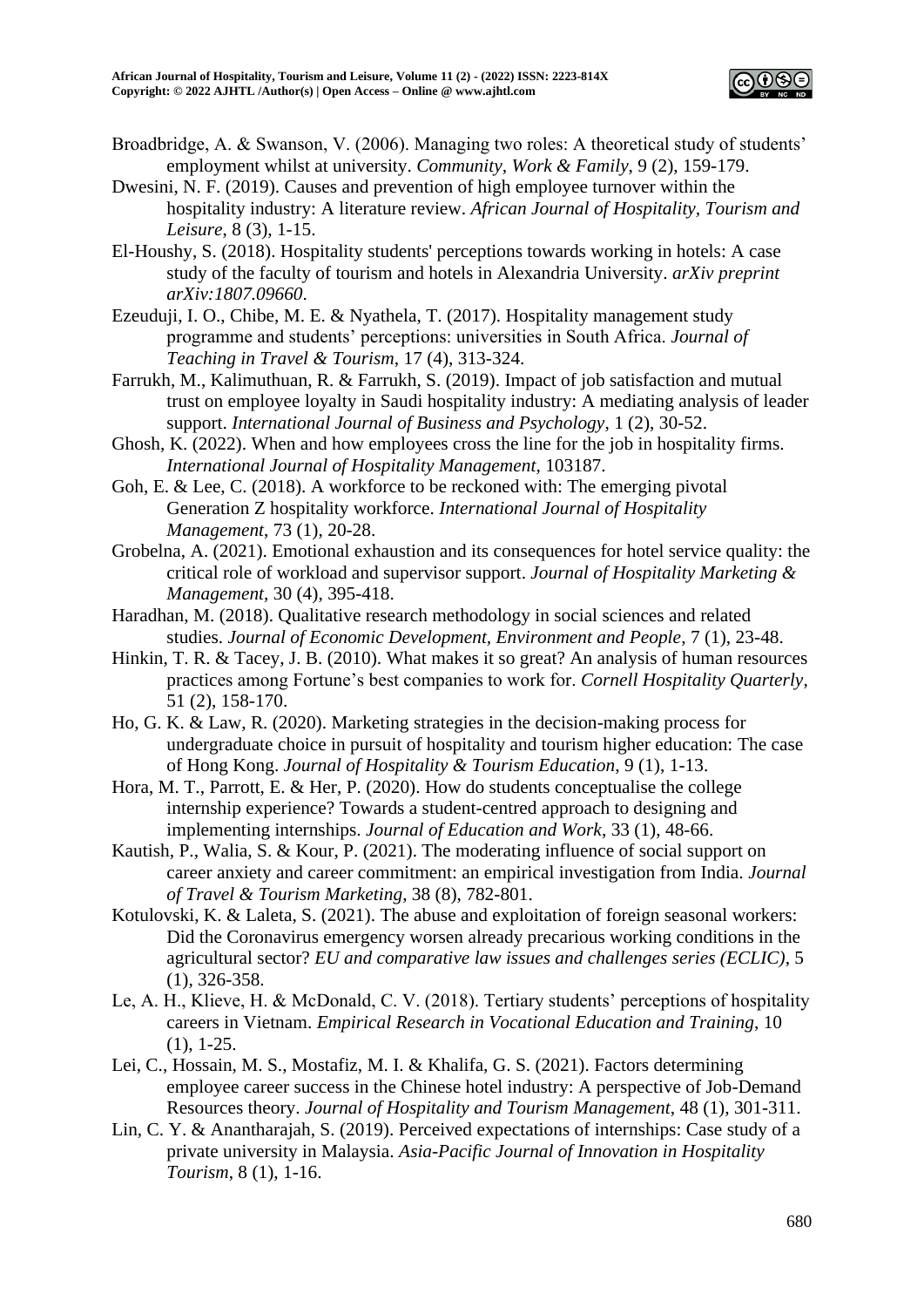

- Lusby, C. (2017). American and Macau student perceptions towards working in the tourism and hospitality industry. *International Interdisciplinary Business-Economics Advancement Journal*, 2 (1), 54-64.
- Makumbirofa , S. & Saayman, A. (2018). Forecasting Demand for qualified labour in the South African hotel Industry. *Journal of Economic and Financial Sciences*, 11 (1), 1- 11.
- Mooney, S. & Jameson, S. (2018). The career constructions of hospitality students: A rocky road. *Hospitality & Society*, 8 (1), 45–67.
- Mouro, C., Lomba, V. & Duarte, A. P. (2021). Pro-Environmental Behaviours at Work: The Interactive Role of Norms and Attitudinal Ambivalence. *Sustainability*, 13 (21), 1-15.
- Mukwevho, H., Nesamvuni, A. E. & Roberson, J. R. (2020). Factors Impacting Employee Absenteeism and the Managers' Perception of its Causes in the Hotel Industry. *African Journal of Hospitality, Tourism, and Leisure*, 9 (5), 1161-1177.
- Nigatu, T. F. (2019). Assessing working environment of employees in the hospitality industry: The case of hotels in Dessie and Kobolecha towns. *Journal of Hospitality Management and Tourism,* 10 (1), 1-8.
- Ognjanović, J. (2021). Preferred attributes of employer brand attractiveness among potential employees in the hotel industry. *The European Journal of Applied Economics*, 18 (2), 146-160.
- Ohunakin, F., Adeniji, A. A., Ogunlusi, G., Igbadumhe, F. & Sodeinde, A. G. (2020). Talent retention strategies and employees' behavioural outcomes: empirical evidence from hospitality industry. *Business: Theory and Practice*, 21 (1), 192-199.
- Olowoyo, M. M., Ramaila, S. & Mavuru, L. (2020). Levels of Readiness and Preparedness of Selected South African TVET Colleges in Meeting the Requirements of the Hospitality Industry. *International Journal of Learning, Teaching and Educational Research*, 19 (11), 53-70.
- Piso, A. (2021). Controlling the clock: Working hours in the UK hotel sector. *Research in Hospitality Management*, 1 (1), 1-11.
- Pitso, A. R. M. (2018). *Assessing the effects of inadequate human capital affecting brand image of the hospitality and tourism industry* (Doctoral dissertation, Durban University of Technology).
- Qu, H., Leung, X. Y., Huang, S. S. & He, J. (2021). Factors affecting hotel interns' satisfaction with internship experience and career intention in China. *Journal of Hospitality, Leisure, Sport & Tourism Education*, 100311.
- Richardson, S. & Butler, G. (2012). Attitudes of Malaysian tourism and hospitality students towards a career in the industry. *Asia Pacific Journal of Tourism Research*, 17 (3), 262–276.
- Robinson, R. N. S., Ruhanen, L. & Breakey, N. M. (2016). Tourism and hospitality internship: Influences on student career aspirations. *Issues Current in Tourism*, 19 (6), 513-527.
- Roney, S. & Öztin, P. (2007). Career perceptions of undergraduate tourism students: A case study in Turkey. *Journal of Hospitality, Leisure, Sport and Tourism Education*, 6 (1), 4-17.
- Rosyidi, M. I. (2021). Undergraduate students' perceptions and attitudes towards a career in tourism industry: The case of Indonesia. *Jurnal Manajemen dan Kewirausahaan*, 23 (1), 40-51.
- Ruslan, S., Mohamad, S. F., Juhari, N. H. & Karim, M. S. A. (2021). Article Review: Internship Satisfaction Determinants Among Undergraduates in the Service Industry. *International Journal of Human Resource Studies*, 11 (1), 7084-7084.